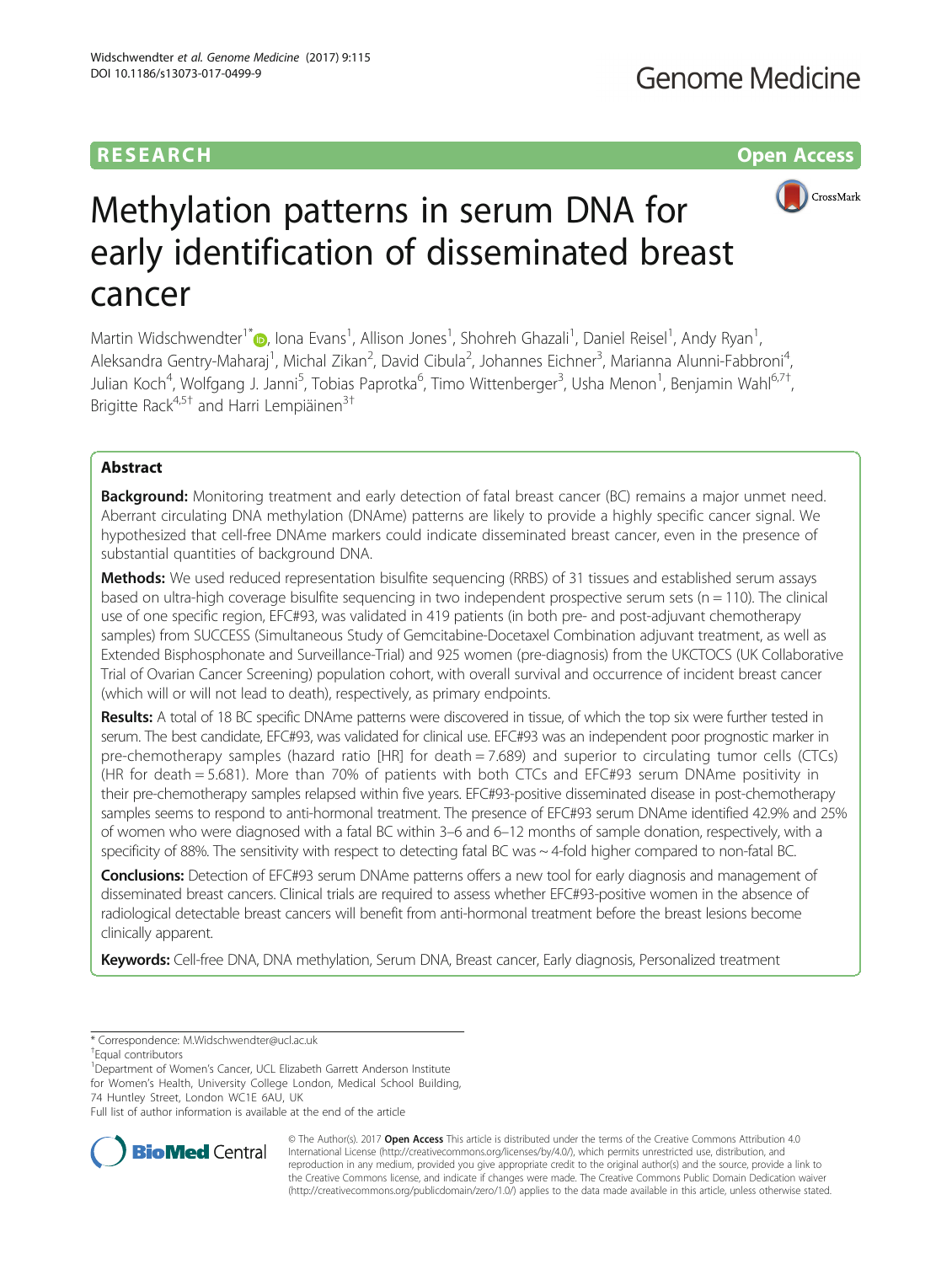# Background

Breast cancer (BC) is by far the most frequently occurring cancer in women. Every year 522,000 women die from BC [\[1](#page-9-0)].

Mammography is used as a screening tool for early diagnosis but has its limitations due to over-diagnosis and a modest impact on mortality [[2\]](#page-9-0). Recent evidence demonstrates that dissemination might occur during the very early stages of tumor evolution and before clinical manifestation of the cancer in the breast [\[3](#page-9-0)]. The analyses of circulating markers in order to identify women with disseminated disease before diagnosis have not been successful [\[4](#page-9-0)].

Numerous studies have demonstrated that patients with disseminated tumor cells in the bone marrow [[5](#page-9-0)–[7](#page-9-0)] or circulating tumor cells (CTCs) [\[8](#page-9-0)–[12](#page-9-0)] have an inferior prognosis. The immunocytochemical detection of CTCs is reliant upon the isolation of intact cells.

Adjuvant systemic treatment has reduced BC mortality over the last two to three decades [\[13](#page-9-0)]. The current strategy guiding administration of adjuvant systemic treatment is reliant upon primary tumor characteristics. However, systemic relapse and subsequent death are caused by disseminated disease whose biological properties may be very different to those comprising the primary tumor [\[14](#page-9-0)].

Recently, markers based on DNA shed from tumor cells have shown great promise in monitoring treatment response and predicting prognosis [[15](#page-9-0)–[19](#page-9-0)]. However, efforts to characterize the cancer genome have shown that only a few genes are frequently mutated in cancer and the site of mutation per gene differs across tumors [[20\]](#page-9-0). A further limitation is that current technology only allows for the detection of a mutant allele fraction of 0.1% [[15](#page-9-0), [21](#page-9-0)].

Over the last decade, DNA methylation (DNAme) has been shown to be a hallmark of cancer [\[22](#page-9-0)] and occurs very early in BC development [[23](#page-9-0)]. DNAme is centered around specific regions (CpG islands) [[22\]](#page-9-0) and is chemically and biologically stable. This enables the development of early detection tools and personalized treatment, based upon the analysis of cell-free DNA contained within serum or plasma [\[24](#page-9-0)–[29\]](#page-9-0). However, two major challenges have to be overcome: (1) the very low abundance of cancer-DNA in the blood; and (2) the high level of "background DNA" shed from white blood cells (WBC) [\[30](#page-9-0)] in banked samples.

To date, virtually all research work has been carried out in relatively small studies and focused on the analyses of cell-free DNAme in metastatic/relapsed breast cancers using markers from previously published studies [[31\]](#page-9-0). In our study we: (1) used an epigenomewide approach to identify new markers which indicate disseminated breast cancer; (2) analyzed the top marker in 419 primary non-metastatic patients before (i.e. immediately after resection of the primary breast cancer) and after adjuvant chemotherapy; and, most importantly (3) analyzed the marker in 925 healthy women who either remained healthy or developed fatal or non-fatal BC within the first three years after serum sample donation.

# **Methods**

# Patients and sample collection

We used a total of 31 tissues and 1869 serum samples (Fig. [1](#page-2-0)). In Phase 1, we analyzed breast cancer tissue and WBCs in order to identify breast cancer specific DNAme markers. In Phase 2, we established serum DNAme assays using serum sets 1 and 2, collected from women attending hospitals in London, Munich, and Prague where they were invited and consented. Blood samples (20–40 mL) were obtained (in VACUETTE® Z Serum Sep Clot Activator tubes), centrifuged at 3000 rpm for 10 min, and serum collected and stored at  $-80$  °C. Finally, Phase 3 was initiated to validate the top marker performance by using serum samples from two large clinical studies: (1) from 419 patients recruited within the SUCCESS trial [\[10\]](#page-9-0) (ClinicalTrial.gov registration ID is NCT02181101), where bloods were taken before and after chemotherapy and (within 96 h) sent to the laboratory for CTC assessment and serum samples stored (Additional file [1](#page-8-0): Figure S1); and (2) from UKCTOCS [\[32](#page-9-0)] (ClinicalTrial.gov registration ID is NCT00058032), where serum samples were used from: (i) 229 women diagnosed with BC within the first three years after serum sample donation and subsequently died during follow-up; (ii) 231 matched women who developed BC within three years after sample donation and were alive at the end of follow-up; and (iii) 465 women who did not develop BC within five years after sample donation (Additional file [1](#page-8-0): Figure S2). Blood samples from all UKCTOCS volunteers were spun down for serum separation after having been transported at room temperature from trial centers to the central laboratory. The median time between sample collection and centrifugation was 22.1 h. Only 1 mL of serum per UKCTOCS volunteer was available. All patients provided written informed consent.

# Isolation and bisulfite modification of DNA

DNA was isolated from tissue and serum samples at GATC Biotech (Konstanz, Germany). Tissue DNA was quantified using NanoDrop™ and Qubit™, and the size was assessed by agarose gel electrophoresis. Serum DNA was quantified using the Agilent Fragment Analyzer and the High Sensitivity Large Fragment Analysis Kit (AATI, USA). DNA was bisulfite converted at GATC Biotech.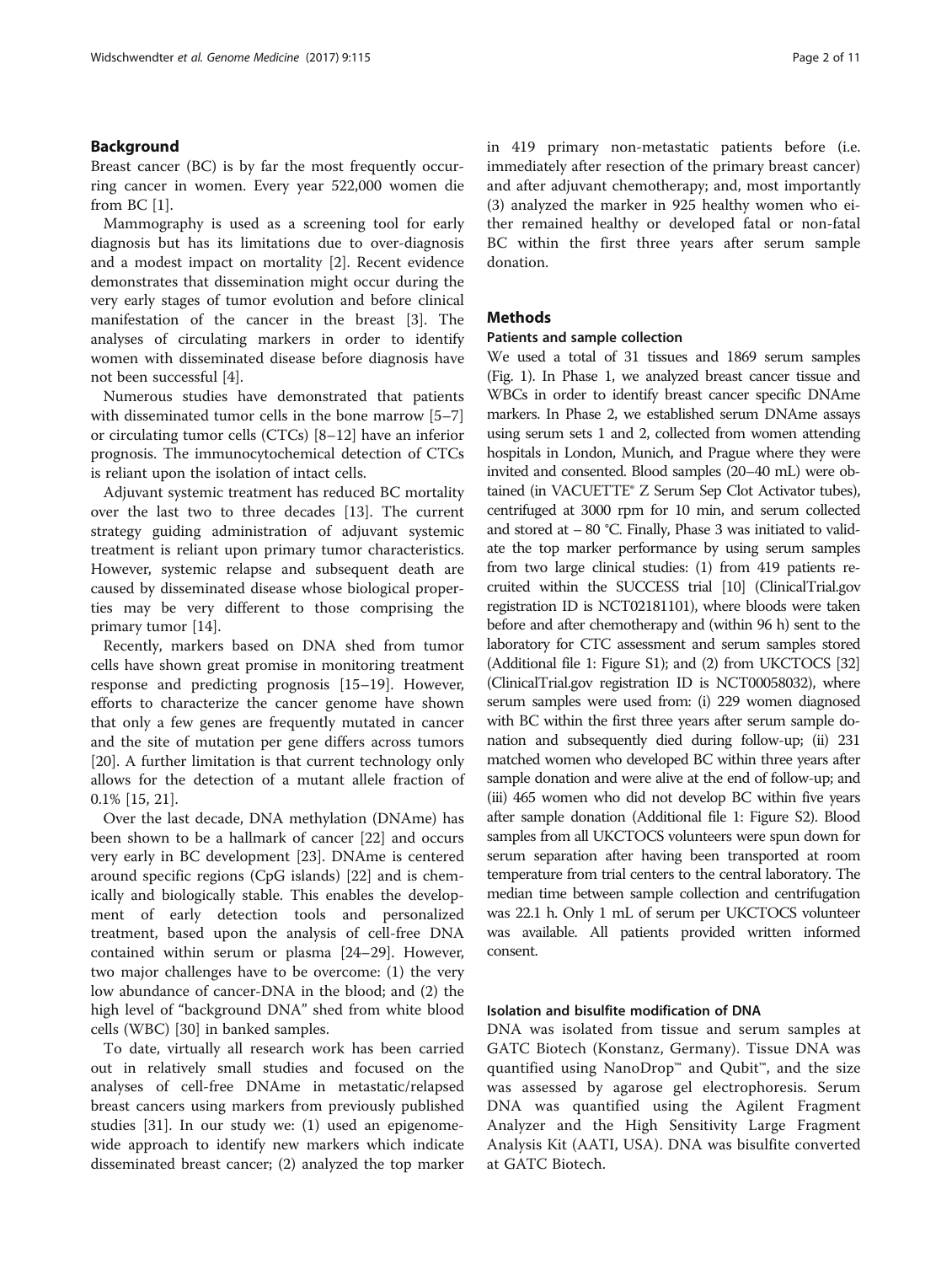<span id="page-2-0"></span>

## DNAme analysis in tissue

Genome-wide methylation analysis was performed by reduced representation bisulfite sequencing (RRBS) at GATC Biotech. DNA was digested with MspI followed by size selection of the library, providing enhanced coverage for the CpG-rich regions [\[33](#page-9-0), [34](#page-9-0)]. The digested DNA was adapter-ligated, bisulfite-modified, and polymerase chain reaction (PCR)-amplified. The libraries were sequenced on Illumina's HiSeq 2500. Analysis of the first samples sequenced with a 100-bp paired-end mode showed that the library insert size was small. Therefore, the remaining samples were sequenced with a 50-bp paired-end mode. Using Genedata Expressionist® for Genomic Profiling v9.1, we established a bioinformatics pipeline for the detection of cancer specific differentially methylated regions (DMRs). The most promising DMRs were taken forward for the development and validation of serum-based clinical assays.

# Targeted ultra-high coverage bisulfite sequencing of serum DNA

Targeted bisulfite sequencing libraries were prepared at GATC Biotech. Bisulfite modification was performed with 1 mL serum equivalent. A two-step PCR approach was used to test up to three different markers per modified DNA sample. The first PCR amplifies the target region and adds linker sequences which are used in the second PCR to add barcodes for multiplexing and sequences needed for sequencing. Ultra-high coverage sequencing was performed on Illumina's MiSeq or HiSeq 2500 with a 75-bp or 125-bp paired-end mode, respectively.

## Data analyses

Genedata Expressionist® for Genomic Profiling was used to map reads to human genome version hg19, identify regions with tumor-specific methylation patterns, quantify the occurrence of those patterns, and calculate relative pattern frequencies per sample. Pattern frequencies were calculated as number of reads containing the pattern divided by total reads covering the pattern region. Methylation patterns are represented in terms of a binary string, where the methylation state of each CpG site is denoted by "1" if methylated or "0" if unmethylated. The algorithm that we developed scans the whole genome and identifies regions that contain at least ten aligned paired-end reads. These read bundles are split into smaller regions of interest (ROIs) which contain at least 4 CpGs in a stretch of < 150 bp. For each region and tissue/sample, the absolute frequency (number of supporting reads) for all observed methylation patterns was determined (Fig. [2a](#page-3-0)). This led to the discovery of tens of millions of patterns per tissue/sample. The patterns were filtered in a multi-step procedure to identify the methylation patterns specifically occurring in tumor samples. To increase the sensitivity and specificity of our pattern discovery procedure, we pooled reads from different tumor or WBC samples and scored patterns based on over-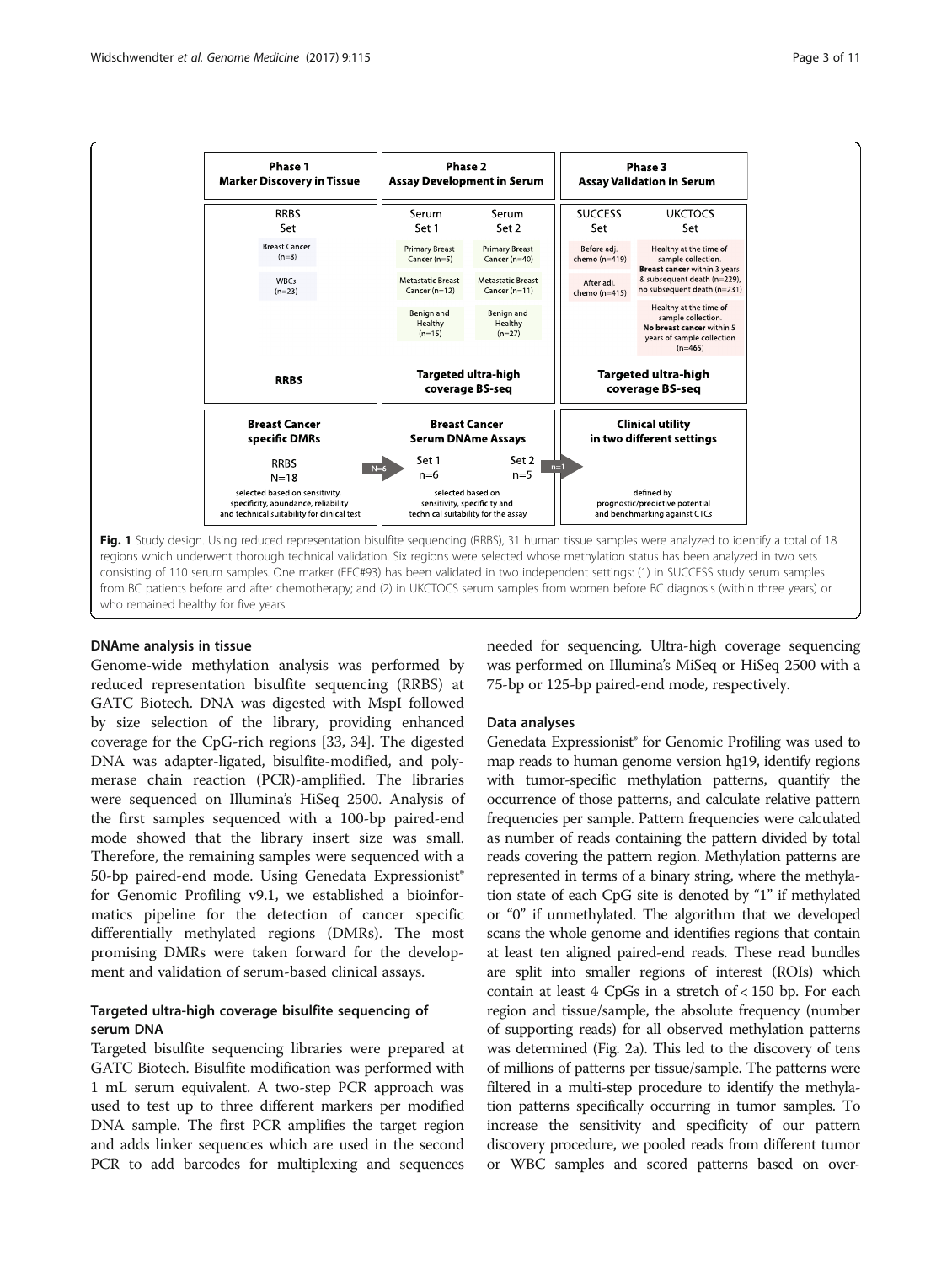<span id="page-3-0"></span>

representation within tumor tissue. The results were summarized in a specificity score, Sp, which reflects the cancer specificity of the patterns. After applying a cut-off of  $Sp \geq 10$ , 1.3 million patterns for BC remained and were further filtered according to the various criteria detailed in Fig. 2b (further details are provided in Additional file [2](#page-8-0)).

The 95% confidence intervals (CI) for sensitivity and specificity have been calculated according to the efficient-score method [[35](#page-9-0)]. The endpoints were defined according to the STEEP criteria, with relapse-free survival and overall survival as the primary endpoints. The product-limit method according to Kaplan–Meier was used to estimate survival. The survival estimates in different groups were compared using the log-rank test. The Cox proportional hazards regression model was used for the analyses taking into account all variables simultaneously.

Further details on samples and methods can be found in Additional file [2.](#page-8-0)

# Results

The samples, techniques, and purpose of the three phases used in this study (marker discovery, assay development, and assay validation) are summarized in Fig. [1](#page-2-0). We first identified DMRs based on their methylation patterns and frequencies in relevant genomic regions, within a BC tissue panel. Methylation patterns with high specificity for breast cancer tissue were identified using the procedure described in Fig. 2b.

The selected 18 BC specific patterns identified by RRBS, were further validated using bisulfite sequencing. Thirty-one bisulfite sequencing primer pairs (1–3 per region) were designed and technically validated to determine PCR efficiency and sensitivity. A dilution series obtained by mixing fully unmethylated (i.e. whole genome amplified DNA) with fully methylated DNA (i.e. whole genome amplified DNA treated with CpG methyltransferase) was used to select six reactions which showed good coverage after sequencing  $(> 10<sup>4</sup>$  reads) and sensitivity in highly diluted  $(.1:10<sup>4</sup>)$  samples (Additional file [3](#page-8-0): Table S1). The best six reactions were taken into Phase 2, for further testing and assay development, in prospectively collected serum sets. We used ultra-deep bisulfite sequencing to develop assays for these candidate regions in 32 serum samples from Serum Set 1 (Figs. [1](#page-2-0) and 2c). Five of the six reactions showed good sensitivity and specificity (particularly when discriminating between metastatic and primary BC), based on the abundance of tumor-specific patterns (see Additional file [1:](#page-8-0) Figure S3 for a complete overview of pattern counts from region EFC#93) and were selected for further validation in Serum Set 2 ( $n = 78$ ).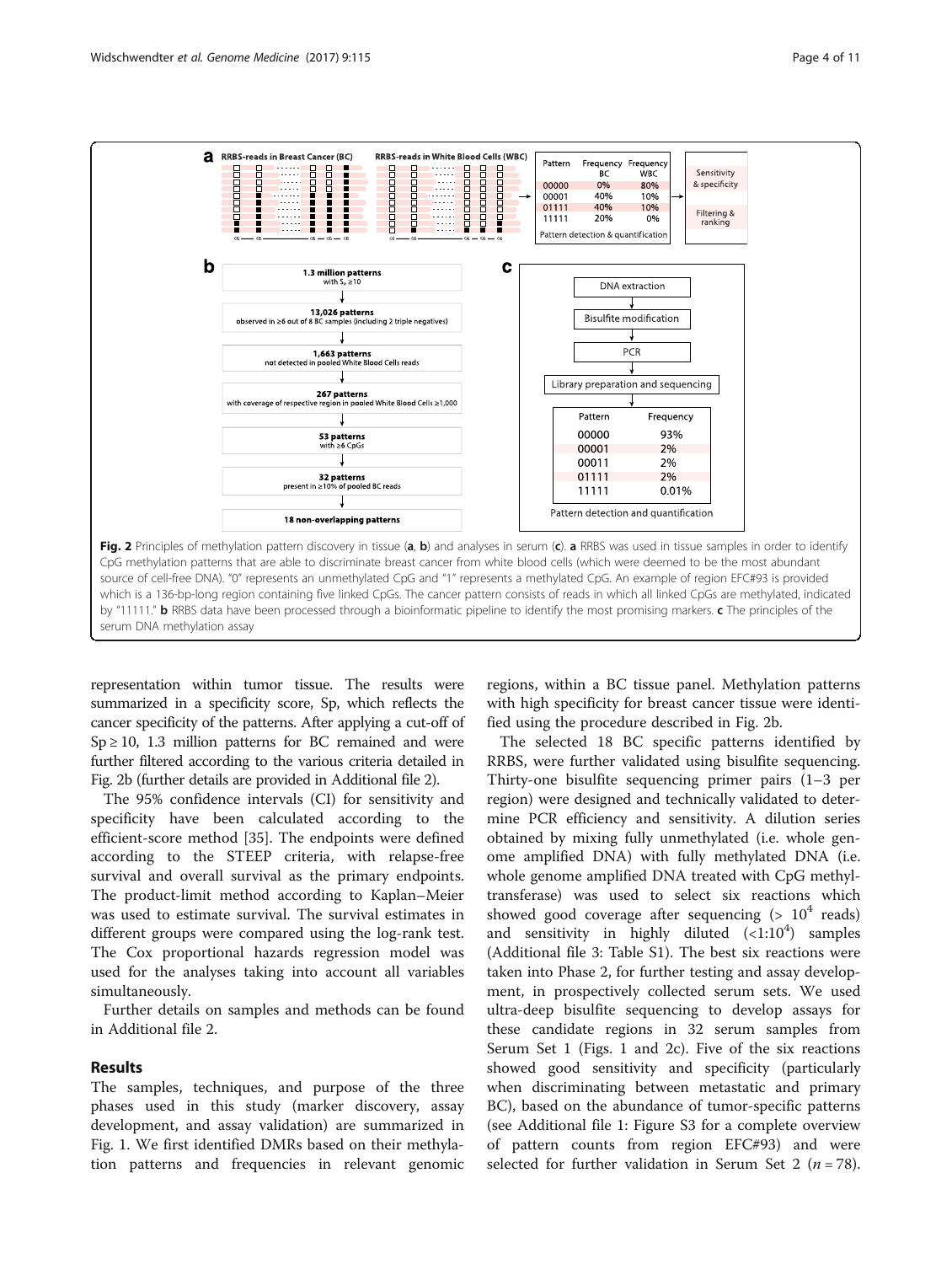<span id="page-4-0"></span>DNA methylation marker EFC#93, which was identified in RRBS as a region of ten linked CpGs methylated in BC, was optimized to a pattern of five linked CpGs and showed the best sensitivity and specificity independently in Set 1 and 2 (Additional file [1:](#page-8-0) Figure S4). A statistically higher pattern frequency, for the optimized marker EFC#93, was observed in the metastatic BC groups compared to the healthy/benign lesions or primary BC groups, in both Sets 1 and 2. This translates to an area under the curve (AUC) of a receiver operating characteristics (ROC) curve of 0.850 (95% CI = 0.745–0.955,  $P = 0.000004$ ) and 0.845 (95% CI = 0.739–0.952,  $P = 0.000004$ ) to discriminate healthy/benign lesions or primary BC from metastatic

BC in Set 1 and Set 2, respectively. When Set 1 and 2 data were combined, the pattern frequency threshold was set to 0.0008 (i.e. 8 in 10,000 reads demonstrated methylation at all CpGs in the EFC#93 region), which led to a sensitivity of 60.9% and a specificity of 92.0% with respect to identifying metastatic BC (Additional file [1:](#page-8-0) Figure S4).

EFC#93 was then validated for use as a prognostic and predictive BC marker in clinical trial samples (Fig. [1\)](#page-2-0). As expected, due to delayed sample processing within these trials, serum samples from both SUCCESS and UKCTOCS contained high levels of contaminating WBC DNA, leading to dilution of the cancer signal (Additional file [1](#page-8-0): Figure S5). In order to adjust for this, we made an a priori decision to

**Table 1** SUCCESS patient characteristics before and after chemotherapy for EFC#93 serum DNAme

| Characteristic                 |                   | Before chemotherapy |                 |                        | After chemotherapy |                |                        |
|--------------------------------|-------------------|---------------------|-----------------|------------------------|--------------------|----------------|------------------------|
|                                |                   | EFC#93- (%)         | EFC#93+ (%)     | $P$ value <sup>a</sup> | EFC#93-(%)         | EFC#93+ (%)    | $P$ value <sup>a</sup> |
| Patients (n)                   |                   | 385 (91.9)          | 34(8.1)         |                        | 371 (89.4)         | 44 (10.6)      |                        |
| Age (mean $\pm$ SD)            |                   | $53.7 \pm 10.3$     | $55.2 \pm 10.1$ | 0.380                  | $53.5 \pm 10.4$    | $56.2 \pm 9.3$ | 0.097                  |
| Menopausal status              | Premenopausal     | 165 (42.9)          | 15(44.1)        | 1.000                  | 165(44.5)          | 15 (34.1)      | 0.202                  |
|                                | Postmenopausal    | 220 (57.1)          | 19 (55.9)       |                        | 206 (55.5)         | 29 (65.9)      |                        |
| Stage (T)                      | T1                | 158 (41.0)          | 9(26.5)         | 0.110                  | 157 (42.3)         | 10(22.7)       | 0.014                  |
|                                | $T2-4$            | 227 (59.0)          | 25 (73.5)       |                        | 214 (57.7)         | 34 (77.3)      |                        |
| Nodes (N)                      | <b>NO</b>         | 130 (33.9)          | 7(20.6)         | 0.130                  | 124 (33.4)         | 13 (30.2)      | 0.735                  |
|                                | $N1-3$            | 254 (66.1)          | 27 (79.4)       |                        | 247 (66.6)         | 30 (69.8)      |                        |
| Histology                      | Invasive ductal   | 310 (80.5)          | 25(73.5)        | 0.370                  | 296 (79.8)         | 36 (81.8)      | 0.844                  |
|                                | Others            | 75 (19.5)           | 9(26.5)         |                        | 75 (20.2)          | 8(18.2)        |                        |
| Grading                        | Grade 1/2         | 199 (51.7)          | 16(47.1)        | 0.721                  | 190 (51.2)         | 23(52.3)       | 1.000                  |
|                                | Grade 3           | 186 (48.3)          | 18 (52.9)       |                        | 181 (48.8)         | 21(47.7)       |                        |
| Estrogen (ER) receptor         | $ER-$             | 128 (33.2)          | 10 (29.4)       | 0.708                  | 128 (34.5)         | 10(22.7)       | 0.130                  |
|                                | $ER+$             | 257 (66.8)          | 24 (70.6)       |                        | 243 (65.5)         | 34 (77.3)      |                        |
| Progesterone (PR) receptor     | PR-               | 155 (40.4)          | 11(32.4)        | 0.465                  | 150 (40,5)         | 16(36.4)       | 0.629                  |
|                                | PR+               | 229 (59.6)          | 23 (67.6)       |                        | 220 (59.5)         | 28 (63.6)      |                        |
| HER2 status                    | HER2-             | 294 (77.0)          | 24 (70.6)       | 0.403                  | 276 (75.0)         | 38 (86.4)      | 0.132                  |
|                                | HER2+             | 88 (23.0)           | 10 (29.4)       |                        | 92(25.0)           | 6(13.6)        |                        |
| Surgery                        | Breast conserving | 273 (70.9)          | 16(47.1)        | 0.006                  | 264 (71.2)         | 23(52.3)       | 0.015                  |
|                                | Mastectomy        | 112 (29.1)          | 18 (52.9)       |                        | 107 (28.8)         | 21(47.7)       |                        |
| Chemotherapy                   | FEC-D             | 193 (50.1)          | 18 (52.9)       | 0.858                  | 186 (50.1)         | 22(50.0)       | 1.000                  |
|                                | FEC-DG            | 192 (49.9)          | 16(47.1)        |                        | 185 (49.9)         | 22 (50.0)      |                        |
| Bisphosphonates                | Zometa 2 years    | 193 (50.1)          | 17 (50.0)       | 1.000                  | 185 (49.9)         | 23(52.3)       | 0.874                  |
|                                | Zometa 5 years    | 192 (49.9)          | 17 (50.0)       |                        | 186 (50.1)         | 21(47.7)       |                        |
| Circulating tumor cells (CTCs) | CTC- before chemo | 316 (82.1)          | 20 (58.8)       | 0.003                  | 303 (81.7)         | 32 (72.3)      | 0.160                  |
|                                | CTC+ before chemo | 69 (17.9)           | 14(41.2)        |                        | 68 (18.3)          | 12(27.7)       |                        |
|                                | CTC- after chemo  | 304 (79.0)          | 27 (79.4)       | 1.000                  | 302 (81.4)         | 28 (63.6)      | 0.009                  |
|                                | CTC+ after chemo  | 81 (21.0)           | 7(20.6)         |                        | 69 (18.6)          | 16 (36.4)      |                        |

EFC#93 serum DNAme was deemed positive (+ve) at or above a pattern frequency of 0.00008

<sup>a</sup>Two-sided t-test (contingent upon age) or Chi-square test (for all other parameters)

Information on N, PR and HER2 is missing from 1, 1 and 3 patients, respectively. Serum DNAme was not analysed for 4 post-treatment samples

FEC-D fluorouracil-epirubicin-cyclophosphamide (500/100/500 mg/m<sup>2</sup>, FEC) followed by docetaxel (100 mg/mg<sup>2</sup>), FEC-DG fluorouracil-epirubicin-cyclophosphamide (500/100/500 mg/m<sup>2</sup>, FEC) followed by gemcitabine (1000 mg/m<sup>2</sup> d1,8)-docetaxel (75 mg/m<sup>2</sup>), SD standard deviation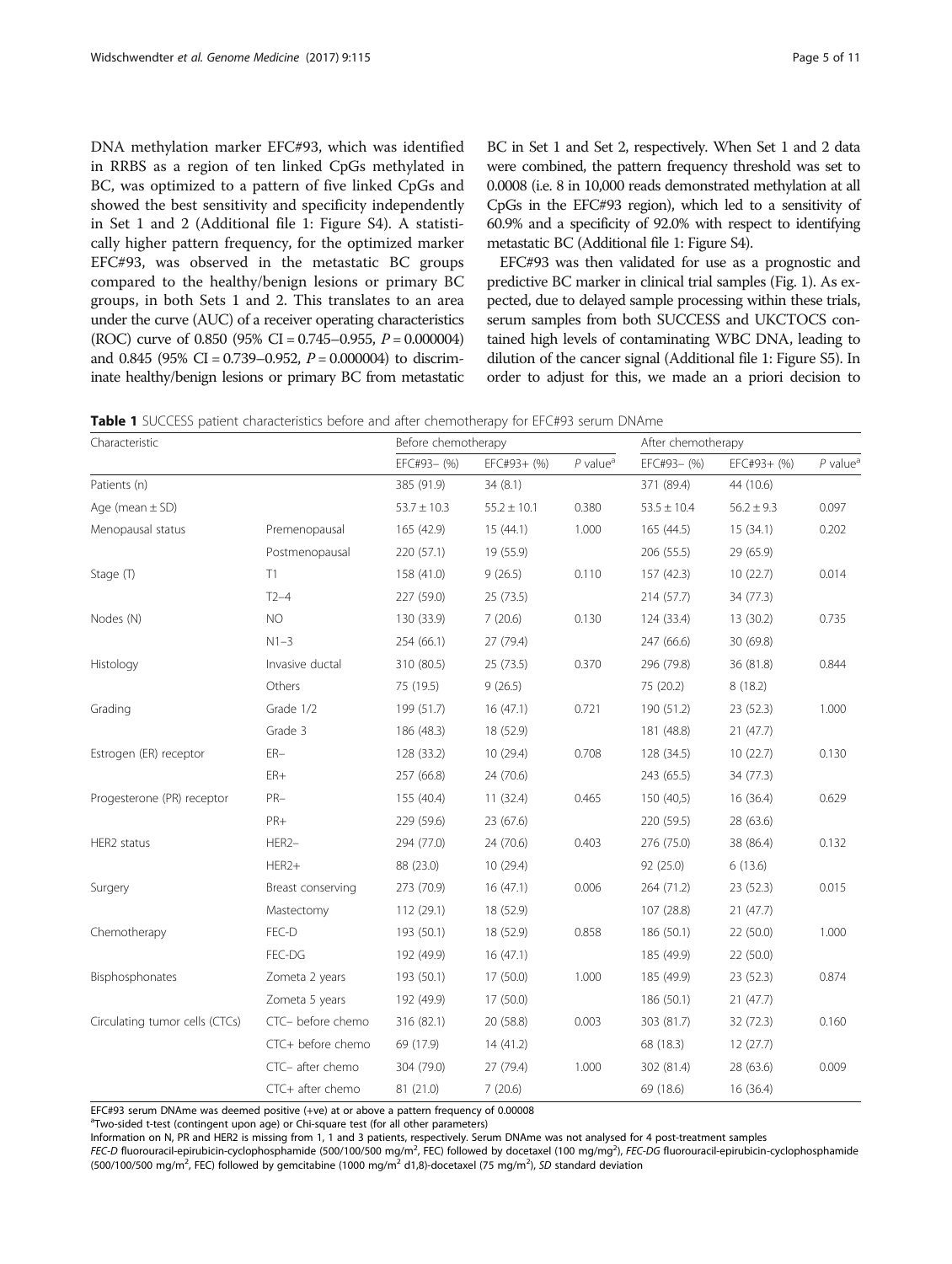reduce the threshold for EFC#93 pattern frequency by a factor of 10 to 0.00008 (i.e. 8/100,000 reads demonstrated methylation at all five linked CpGs within the EFC#93 region). Table [1](#page-4-0) shows SUCCESS patient characteristics, correlated with EFC#93 positivity/negativity, before and after chemotherapy. Using our predetermined threshold, EFC#93 positivity was significantly associated with CTC presence, both before and after chemotherapy (Chi-square test, P < 0.01, Table [1\)](#page-4-0) although ECF#93 pattern frequencies were not significantly different in samples from patients with either no,  $1-4$ , or  $> 4$  CTCs detected, respectively (Additional file [1](#page-8-0): Figure S6). Patients who underwent breast-conserving therapy were more likely to be EFC#93 negative compared to patients who underwent a mastectomy; this is in all probability explained by the fact that patients which presented with larger tumors tended to be EFC#93-positive and would not have been eligible for breast-conserving surgery. This is consistent with the findings that EFC#93 positivity after chemotherapy is significantly  $(P = 0.014)$  less frequently observed in early stage (T1) compared to late stage (T2–4) cancers. None of the other clinical–pathological features correlated with cellfree DNA methylation of EFC#93 (Table [1](#page-4-0)). EFC#93 serum positivity before chemotherapy was a very strong marker of poor prognosis, for both relapse-free and overall survival

(Table 2 and Fig. [3a and b\)](#page-6-0). This was independent of the prognostic capability of CTCs (Additional file [1](#page-8-0): Figures S7 and S8). Hazard ratios (HRs) (95% CI) for overall survival in the multivariable model were 5.973 (2.634–13.542) and 3.623 (1.681–7.812) for EFC#93 and CTCs, respectively (Table 2). Patients who were CTC-positive and EFC#93 positive had an extremely poor outcome, with > 70% of these patients relapsing within five years (Fig. [3c and d](#page-6-0)). Neither serum marker EFC#93 nor CTCs alone were predictive of the outcome in samples collected after chemotherapy (Additional file [1](#page-8-0): Figures S9 and S10).

To assess whether EFC#93 serum DNAme can diagnose women with poor prognostic BC earlier, we analyzed serum samples from 925 women from our UKCTOCS cohort. The amount of DNA as well as the fragment length was dramatically higher than expected and correlated with the average UK temperature (Additional file [1](#page-8-0): Figures S11 and S12); there was also a good correlation between DNA amount and fragment length (Additional file [1:](#page-8-0) Figure S13) indicating a substantial leak of blood cell DNA into the serum during the blood transport. Within this nested case/control setting, the women with BC (cases) had provided serum samples up to three years before diagnosis. Again, we a priori hypothesized that the high background levels of DNA

| Table 2 Univariate and multivariable proportional hazards model for relapse-free and overall survival for SUCCESS serum samples |                        |           |                      |           |  |  |  |
|---------------------------------------------------------------------------------------------------------------------------------|------------------------|-----------|----------------------|-----------|--|--|--|
| Characteristic                                                                                                                  | Univariate analyses    |           |                      |           |  |  |  |
|                                                                                                                                 | Relapse-free survival  |           | Overall survival     |           |  |  |  |
|                                                                                                                                 | HR (95% CI)            | $P$ value | HR (95% CI)          | $P$ value |  |  |  |
| Menopausal status, post vs pre                                                                                                  | 1.323 (0.750-2.333)    | 0.335     | 2.872 (1.164-7.086)  | 0.022     |  |  |  |
| Tumor size, T2-T4 vs T1                                                                                                         | 2.268 (1.187-4.332)    | 0.013     | 3.881 (1.343-11.218) | 0.012     |  |  |  |
| Lymph node involvement, N1-3 vs N0                                                                                              | 1.645 (0.861-3.142)    | 0.132     | 3.012 (1.045-8.683)  | 0.041     |  |  |  |
| Estrogen receptor (ER) status, ER- vs ER+                                                                                       | 1.316 (0.999-1.734)    | 0.051     | 1.333 (0.918-1.934)  | 0.131     |  |  |  |
| Progesterone receptor (PR) status, PR- vs PR+                                                                                   | 1.180 (0.897-1.554)    | 0.237     | 1.219 (0.839-1.772)  | 0.298     |  |  |  |
| HER2 status, HER2+ vs HER2-                                                                                                     | 1.907 (0.858-4.241)    | 0.113     | 1.789 (0.618-5.178)  | 0.283     |  |  |  |
| Grading, G3 vs G1/2                                                                                                             | 1.079 (0.623-1.868)    | 0.786     | 1.129 (0.535-2.384)  | 0.75      |  |  |  |
| CTCs before chemo, CTC+ vs CTC-                                                                                                 | 3.666 (2.110-6.368)    | < 0.0001  | 5.681 (2.686-12.014) | < 0.0001  |  |  |  |
| CTCs after chemo, CTC+ vs CTC-                                                                                                  | 1.401 (0.757-2.592)    | 0.283     | 1.467 (0.646-3.331)  | 0.36      |  |  |  |
| EFC#93 before chemo, EFC#93+ vs EFC#93-                                                                                         | 4.912 (2.613-9.233)    | < 0.0001  | 7.689 (3.518-16.804) | < 0.0001  |  |  |  |
| EFC#93 after chemo, EFC#93+ vs EFC#93-                                                                                          | 1.913 (0.927-3.949)    | 0.079     | 1.807 (0.673-4.853)  | 0.24      |  |  |  |
|                                                                                                                                 | Multivariable analyses |           |                      |           |  |  |  |
|                                                                                                                                 | Relapse-free survival  |           | Overall survival     |           |  |  |  |
|                                                                                                                                 | HR (95% CI)            | $P$ value | HR (95% CI)          | $P$ value |  |  |  |
| Menopausal status                                                                                                               | 1.294 (0.728-2.302)    | 0.379     | 2.688 (1.070-6.750)  | 0.035     |  |  |  |
| Tumor size                                                                                                                      | 1.763 (0.914-3.401)    | 0.091     | 2.945 (1.009-8.597)  | 0.048     |  |  |  |
| Lymph node involvement                                                                                                          | 1.442 (0.750-2.775)    | 0.273     | 2.242 (0.765-6.566)  | 0.141     |  |  |  |
| CTCs before chemo                                                                                                               | 2.847 (1.613-5.024)    | 0.0003    | 3.623 (1.681-7.812)  | 0.001     |  |  |  |
| EFC#93 before chemo                                                                                                             | 3.782 (1.965-7.281)    | < 0.0001  | 5.973 (2.634-13.542) | < 0.0001  |  |  |  |

Cox proportional hazards models. All statistical tests were two-sided

CI confidence interval, CTC circulating tumor cell, HR hazard ratio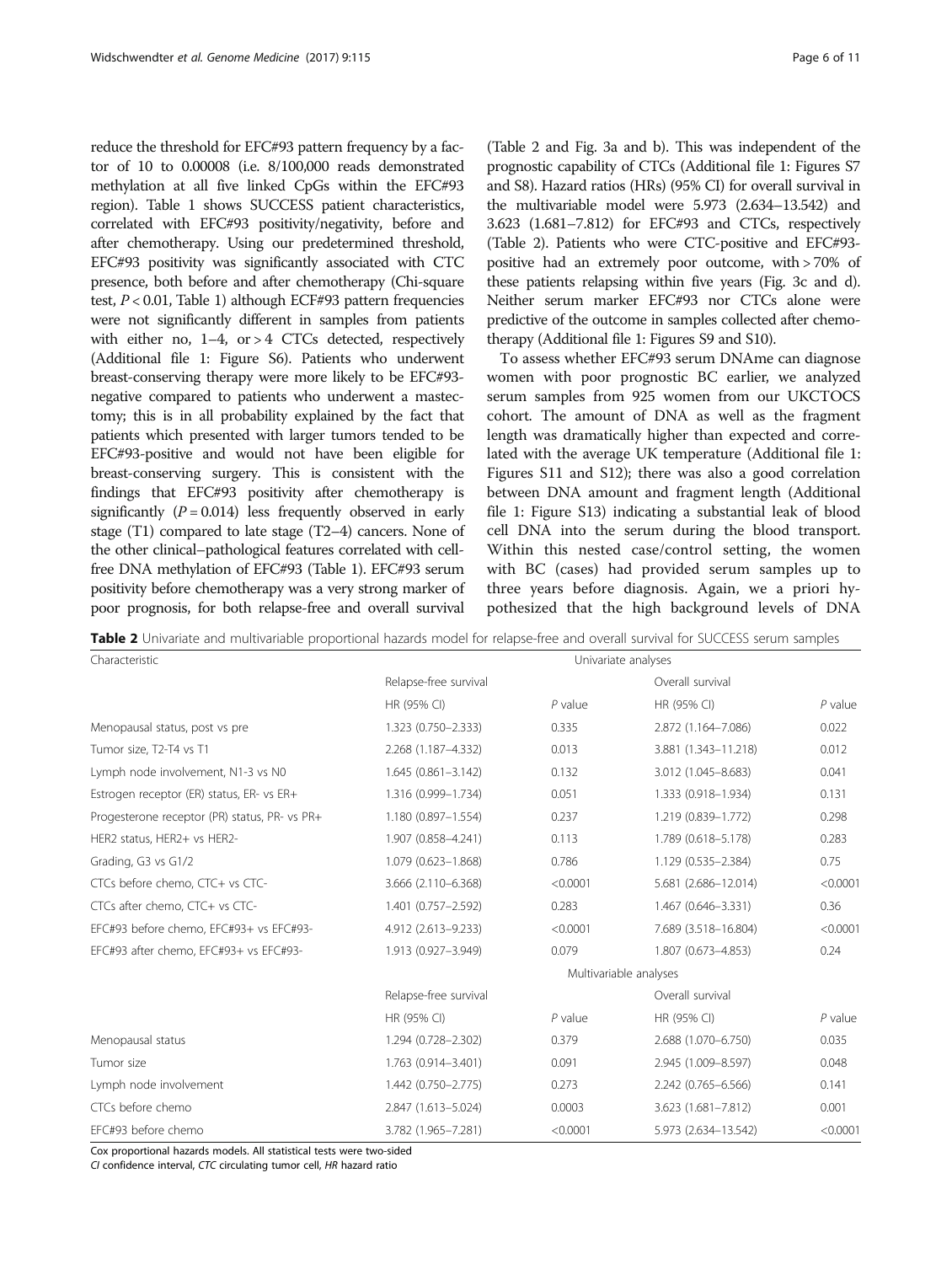<span id="page-6-0"></span>

from lysed blood cells would impact on assay sensitivity, particularly in a pre-clinical setting where only traces of cancer DNA were expected in the circulation. We therefore split all samples into two groups: (1) low serum DNA amount; and (2) high serum DNA amount. In the "low DNA" group, we observed a significantly higher EFC#93 serum DNAme pattern frequency in the women who developed BC within one year after sample donation and subsequently died (Fig. [4a](#page-7-0); cut-off threshold of 0.00008). Due to the high levels of background DNA, no significant findings were observed in the "high DNA" sample groups (Fig. [4b\)](#page-7-0). In the "low DNA" group, EFC#93 DNAme was able to identify 43% of women 3–6 months and 25% of women 6–12 months before the diagnosis of a BC which eventually led to death, with a specificity of 88% (Fig. [4c\)](#page-7-0). The sensitivity of serum EFC#93 methylation in detecting fatal BCs up to one year in advance of diagnosis was ~ 4-fold higher compared to non-fatal BCs (33.9% compared to 9.3%). In fact, the sensitivity for non-fatal BCs was within the false-positive range of the healthy samples, indicating that non-fatal BCs are not detected with this marker.

# **Discussion**

We demonstrate that our serum DNAme marker, EFC#93, can be detected up to one year in advance of BC diagnosis and is a marker for poor prognosis in the adjuvant primary treatment setting. EFC#93 is located within GP5, a gene coding for a surface glycoprotein which has been suggested to be involved in hematogenous breast cancer metastasis [[36\]](#page-9-0).

The use of tumor-specific methylated DNA in serum using targeted ultra-high bisulfite sequencing has the following advantages compared to alternative strategies: (1) patient plasma/serum DNA can be amplified to increase assay sensitivity; (2) abnormal DNAme is a stable tumorspecific marker occurring early in carcinogenesis and is conserved throughout disease progression [\[22\]](#page-9-0); (3) selection of CpG island hypermethylation simplifies assay design; and (4) DNAme over several linked CpGs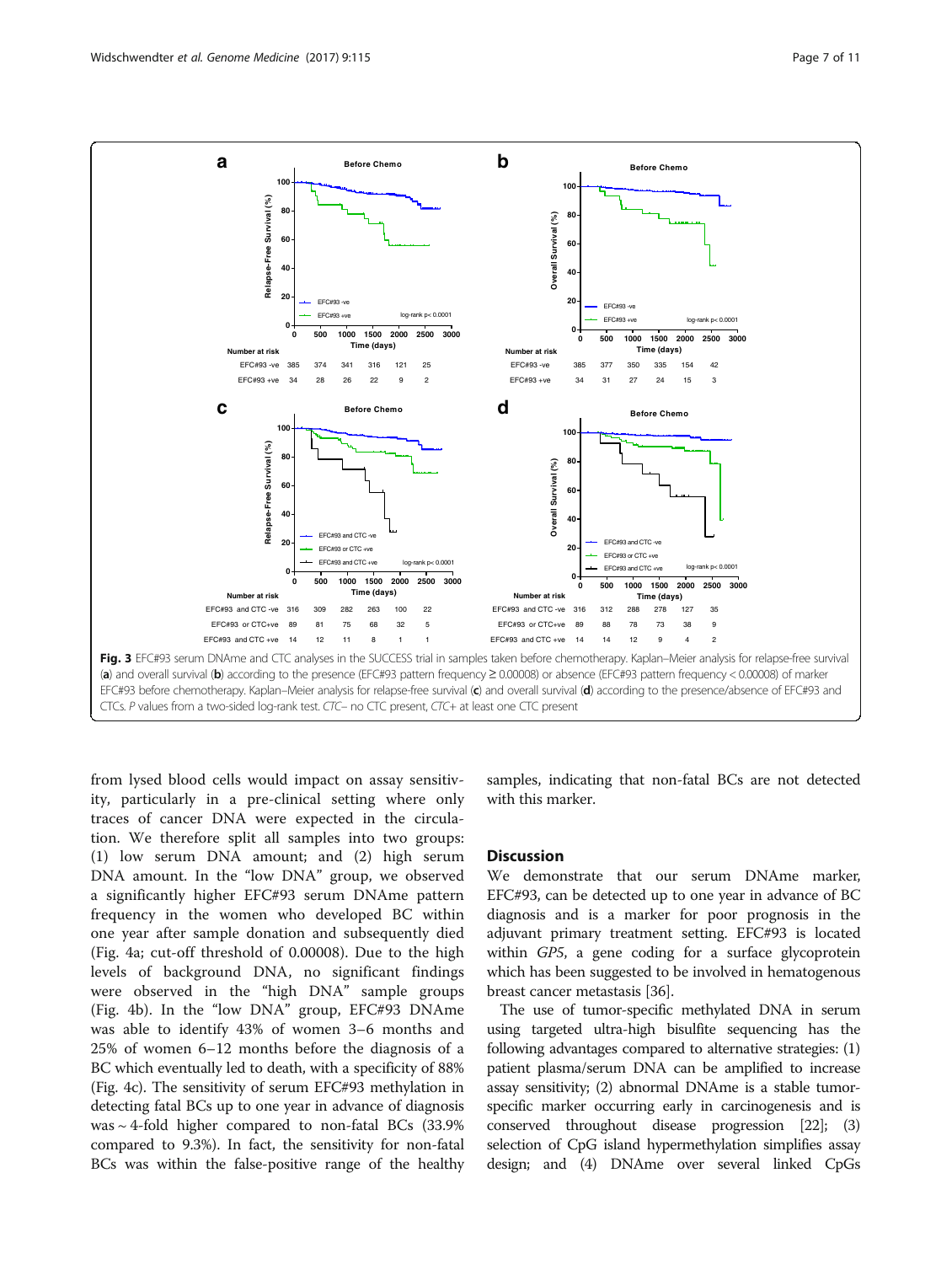<span id="page-7-0"></span>

or not women subsequently died. Data separated based on DNA amount in the serum sample (95% CI in brackets). P values in (a) and (b) are from a Mann–Whitney U-test and are relative to the control group. Control no cancer developed, BC-D breast cancer which eventually led to death, BC-ND breast cancer which did not lead to death, mo months, yr years

constitutes a clearly detectable signal with a higher specificity (due to alleviated sensitivity to sequencing errors).

A key limitation of any current large-scale populationbased cell-free DNA study, such as ours, is the lack of highquality samples. This was evident in both the SUCCESS and UKCTOCS samples, where the blood samples were not processed until 24–96 h after the blood was drawn and hence contained large amounts of leaked WBC DNA. In healthy individuals, cell-free DNA is normally present at concentrations in the range of 0–100 ng/mL and at an average of 30 ng/mL [\[37\]](#page-9-0). DNA derived from tumor cells is also shorter than that from non-malignant cells in the plasma of cancer patients and typically 166 bp long [\[38](#page-9-0)]. Blood tubes which stabilize cell-free DNA and prevent leakage of WBC DNA are now available [[39](#page-10-0)] and will be used for any future studies.

The leaked DNA in these serum samples will no doubt have led to a preferential amplification of non-cancer DNA. Despite these complicating factors, EFC#93 serum DNAme, before treatment, was a strong prognostic factor and was complementary to CTCs. Some previous studies on CTCs used a cut-off value of > 5 cells/mL; this may certainly be valid and useful for metastatic BC patients. In the SUCCESS setting of primary BC

patients, only  $8/419$  patients (1.9%) had > 5 CTCs/mL. Had we taken this CTC cut-off, the relapse-free survival HR would have been 4.8 with a relatively wide 95% CI of 1.5–15.5 ( $P = 0.009$ ). Hence, the chosen threshold that we pre-specified in previous work [\[10](#page-9-0)] (i.e. CTCs detectable or not) is completely justified in this primary cancer setting.

For the current genetic cell-free DNA markers the detection limit is in the range of 0.1% allele frequency (i.e. 1 mutated in the background of 1000 non-mutated alleles can be detected [[15, 21](#page-9-0)]). Ultra-high coverage bisulfite-sequencing, however, allows for far more sensitive testing. Mammography screening in women aged 50–75 years has a sensitivity of 82–86% and a specificity of 88–92% for detecting any BC; however, the majority of these cancers are not fatal [[40](#page-10-0)]. EFC#93 serum DNAme has a sensitivity of 43% in identifying fatal breast cancer up to six months in advance of current diagnosis at a similar specificity (88%) to mammography, supporting the rationale for incorporating serum DNAme markers in future cancer-screening trials.

Based on the evidence accumulated so far, we have to assume that EFC#93 indicates the presence of disseminated breast cancer, which at least in a proportion of women, will not yet be clinically evident in the breast. Hence, the question arises whether EFC#93-positive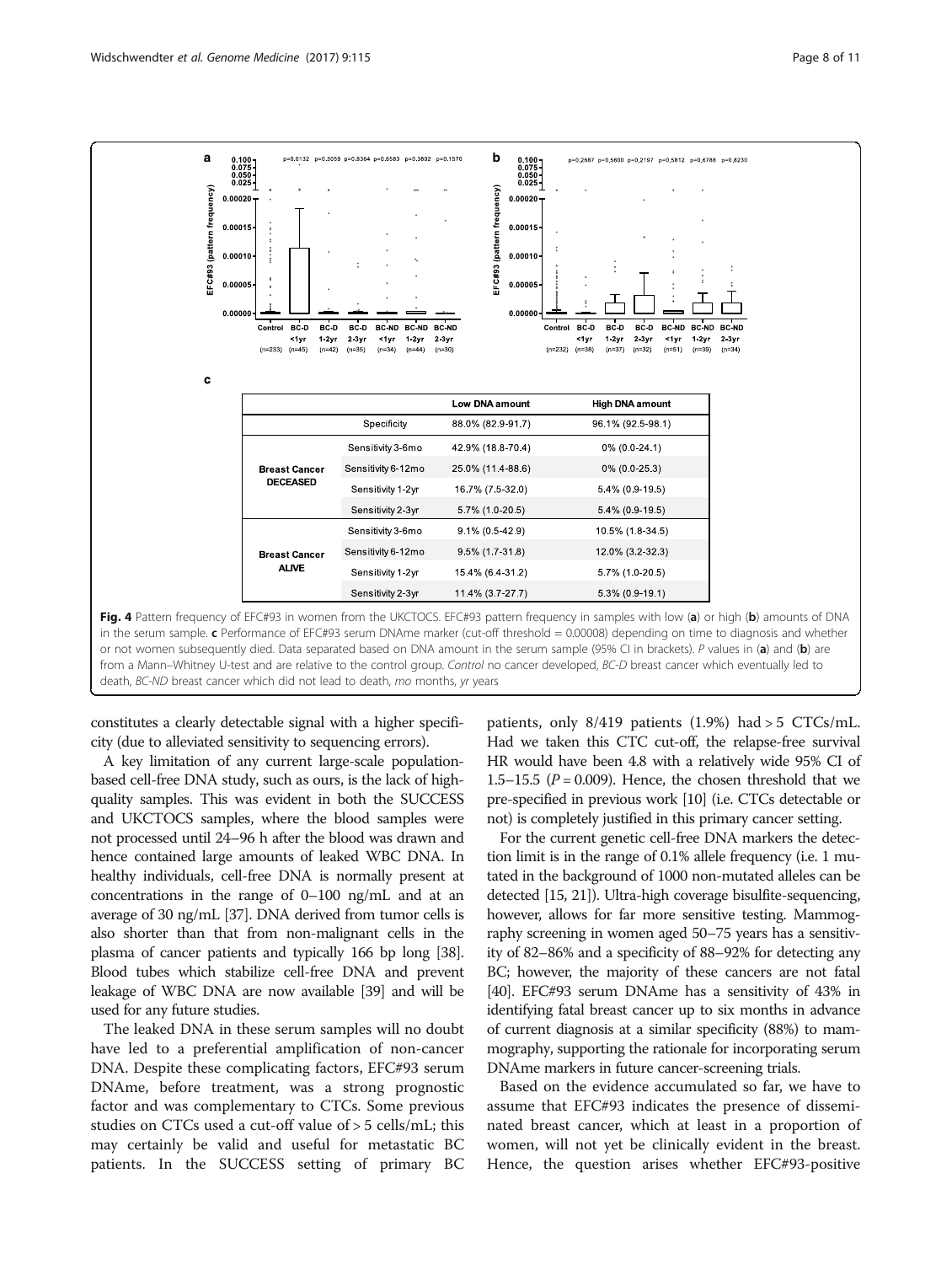<span id="page-8-0"></span>mammography-negative women should watch and wait (i.e. within an enhanced surveillance program) or whether this group of women could also be offered a strategy which actively deals with the likely disseminated disease until radiological evidence in the breast starts to arise. Anti-hormonal treatment (i.e. Tamoxifen or aromatase inhibitors) are being used for both adjuvant and preventive treatment. Therefore, we assessed whether EFC#93 positivity after SUCCESS chemotherapy (which is before the initiation of anti-hormonal treatment) is associated with survival: EFC#93 positivity in post-chemotherapy samples of hormone receptor-negative women still indicated a poor prognosis whereas EFC#93 positivity in hormone receptor-positive women was no longer associated with poor prognosis (Additional file 1: Figure S14). CTC status in post-chemotherapy samples was not associated with outcome irrespective of subsequent anti-hormonal treatment (Additional file 1: Figure S15).

# Conclusions

Overall and for the first time, our study provides evidence that serum DNAme markers can diagnose fatal BCs up to one year in advance of current diagnosis and enable individualized BC treatment which may even commence before obtaining radiological evidence in the breast. In addition, the combination of CTC and cellfree DNA analysis might further improve risk stratification of breast cancer patients. The recent advance of purposed blood tubes will facilitate clinical implementation of DNAme pattern detection of cell-free DNA as a clinical tool in cancer medicine.

# Additional files

[Additional file 1: Figure S1.](dx.doi.org/10.1186/s13073-017-0499-9) Samples from the SUCCESS trial analyzed within this study. Figure S2. Samples from the UKCTOCS cohort analyzed within this study (nested case/control setting). Figure S3. Absolute pattern counts for all patterns detected in the region of marker EFC#93 in Serum Set 1 samples. Figure S4. Pattern frequency of EFC#93 serum DNAme in two prospectively independently collected cohorts. Figure S5. DNA amount per mL serum in the prospectively collected serum (Set 1 and 2), SUCCESS cohort, and UKCTOCS cohort. Figure S6. Pattern frequency for EFC#93 measured in SUCCESS serum set samples from women with no, 1–4 or ≥5 CTCs in the matched blood sample before (A) or after (B) chemotherapy. Figure S7. Impact of the presence (+ve, ≥ 1 cancer cell in blood sample) or absence (-ve) of CTCs on patient outcome. Figure S8. Impact of the presence (+ve, EFC#93 pattern frequency  $\geq$  0.00008) or absence (-ve) of serum DNA methylation in CTC + ve (≥1 cancer cell in pre-chemotherapy blood sample) or absence CTC-ve patients. Figure S9. Relapse-free and overall survival according to samples taken after chemotherapy. Figure S10. Relapse-free and overall survival according to samples taken after chemotherapy. Figure S11. Average serum DNA amount correlates with average UK temperature. Figure S12. Average serum DNA fragment size correlates with average UK temperature. Figure S13. Correlation of DNA fragment size and DNA amount. Figure S14. Overall survival of women whose samples were taken before and after chemotherapy and before anti-hormonal treatment in hormone receptor-negative and -positive SUCCESS participants. Figure S15. Overall survival of women whose samples were taken before and after chemotherapy and

before anti-hormonal treatment in hormone receptor-negative and -positive SUCCESS participants. (PDF 2123 kb)

[Additional file 2:](dx.doi.org/10.1186/s13073-017-0499-9) Supplementary Material and Methods: Additional details of samples sets, methods and analyses. (PDF 279 kb)

[Additional file 3: Table S1.](dx.doi.org/10.1186/s13073-017-0499-9) Coordinates and primers used to amplify the identified target regions using bisulfite sequencing. (PDF 578 kb)

#### Abbreviations

AUC: Area under the curve; BC: Breast cancer; bp: Base pairs; CTC: Circulating tumor cells; DNAme: DNA methylation; ROC: Receiver operating characteristics; WBC: White blood cell

#### Acknowledgements

We thank Marina Koßmann-Plasa, Verena Schindler, Sascha Vugrinec, Julia Bottlang, Eleni Pachygiannaki, Nadine Mall, Efrain Manilla-Pérez, Jacqueline Berner, Alexander Krämer, and Verena Mark for excellent technical assistance. Further, thanks go to Kapil Jhalani, Yadhu Kumar, and Fabian Ripp for their assistance in data analysis. We are also grateful to Markus Schmitt and Kerstin Rönsch for their support and fruitful discussions. We thank all the trial participants for their generosity in donating samples for secondary studies and all the staff involved in the SUCCESS and UKCTOCS trials.

#### Funding

This work was funded by the European Union's Seventh Framework Programme (FP7/2007-2013) under grant agreement number 305428 (Project EpiFemCare). MW also received support from The Eve Appeal [\(https://](https://eveappeal.org.uk/) [eveappeal.org.uk/\)](https://eveappeal.org.uk/). Part of this research was undertaken at UCLH/UCL, which received a proportion of its funding from the Department of Health NIHR Biomedical Research Centres funding scheme.

UKCTOCS was funded by the Medical Research Council (G9901012 and G0801228), Cancer Research UK (C1479/A2884), and the Department of Health, with additional support from The Eve Appeal.

## Availability of data and materials

The RRBS data are available in the European Genome-Phenome Archive in order to allow controlled access under the accession number EGAS00001002609.

#### Authors' contributions

The study was conceived and designed by MW. DNA methylation analyses and other experimental work were undertaken by BW, TP, IE, and AJ. Statistical analysis was performed by HL and TW with support from JE. UM and AGM contributed to the design of the UKCTOCS validation study. The manuscript was written by MW with support from IE, AJ, DR, SG, AR, AG-M, MZ, DC, MA-F, JK, WJJ, UM, and BR. All authors read and approved the manuscript.

## Ethics approval and consent to participate

Samples were collected prospectively at the University College London Hospital in London and at the Charles University Hospital in Prague and the Department of Gynaecology and Obstetrics, Klinikum Innenstadt, Ludwig-Maximilians-Universitaet Muenchen, Maistr. 11, 80337 Munich, Germany. The study was approved by the local research ethics committees (UCL/UCLH Biobank for Studying Health & Disease NC09.13 and the ethics committee of the General University Hospital, Prague approval no.: 22/13 GRANT – 7. RP – EPI-FEM-CARE) as well as by the ethical committee of the Ludwig-Maximilians-University Munich. The SUCCESS study was approved by 37 German ethical boards (lead ethical board: Ludwig-Maximilians-University Munich). All patients provided written informed consent. The UKCTOCS study was approved by the local research ethics committees (UCL/UCLH Biobank for Studying Health & Disease NC09.13) and was approved as part of trial approval by the UK North West Multicentre Research Ethics Committees (North West MREC 00/8/34). All patients provided written informed consent and all studies were conducted in accordance with the Declaration of Helsinki.

#### Consent for publication

Not applicable.

#### Competing interests

HL is an employee and shareholder of Genedata AG. UM has stock ownership in and research funding from Abcodia Pvt Ltd which has an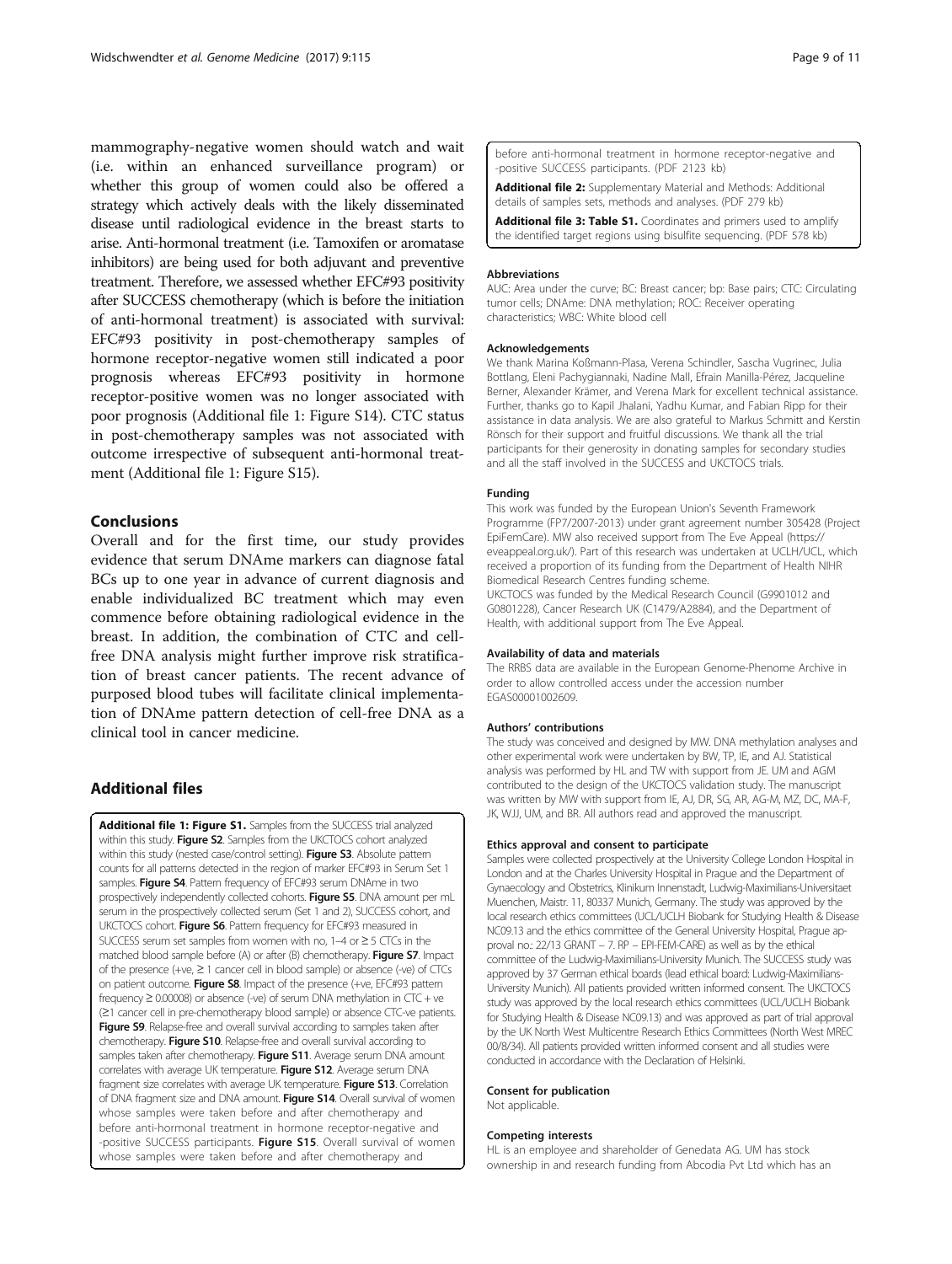<span id="page-9-0"></span>interest in cancer biomarkers. The remaining authors declare that they have no competing interests.

# Publisher's Note

Springer Nature remains neutral with regard to jurisdictional claims in published maps and institutional affiliations.

### Author details

<sup>1</sup>Department of Women's Cancer, UCL Elizabeth Garrett Anderson Institute for Women's Health, University College London, Medical School Building, 74 Huntley Street, London WC1E 6AU, UK. <sup>2</sup>Gynaecologic Oncology Center, Department of Obstetrics & Gynaecology, First Faculty of Medicine & General University Hospital, Charles University Prague, Prague, Czech Republic. <sup>3</sup>Genedata AG, Margarethenstrasse 38, 4053 Basel, Switzerland. <sup>4</sup>Department of Gynaecology and Obstetrics, Klinikum Innenstadt, Ludwig-Maximilians Universitaet Muenchen, Maistrasse 11, 80337 Munich, Germany. <sup>5</sup>Department of Gynaecology and Obstetrics, University Hospital Ulm, Prittwitzstrasse 43, 89075 Ulm, Germany. <sup>6</sup>GATC Biotech AG, Jakob-Stadler-Platz 7, 78467 Konstanz, Germany. <sup>7</sup>Boehringer Ingelheim Pharma, GmbH & Co. KG, Target Discovery Research, Biberach, Germany.

# Received: 19 May 2017 Accepted: 22 November 2017 Published online: 22 December 2017

#### References

- 1. Torre LA, Bray F, Siegel RL, Ferlay J, Lortet-Tieulent J, Jemal A. Global cancer statistics, 2012. CA Cancer J Clin. 2015;65(2):87–108.
- 2. Marmot MG, Altman DG, Cameron DA, Dewar JA, Thompson SG, Wilcox M. The benefits and harms of breast cancer screening: an independent review. Br J Cancer. 2013;108(11):2205–40.
- Harper KL, Sosa MS, Entenberg D, Hosseini H, Cheung JF, Nobre R, et al. Mechanism of early dissemination and metastasis in Her2+ mammary cancer. Nature. 2016;540:588–92.
- 4. Kazarian A, Blyuss O, Metodieva G, Gentry-Maharaj A, Ryan A, Kiseleva EM, et al. Testing breast cancer serum biomarkers for early detection and prognosis in pre-diagnosis samples. Br J Cancer. 2017;116(4):501–8.
- 5. Braun S, Vogl FD, Naume B, Janni W, Osborne MP, Coombes RC, et al. A pooled analysis of bone marrow micrometastasis in breast cancer. N Engl J Med. 2005;353(8):793–802.
- 6. Mansi JL, Gogas H, Bliss JM, Gazet JC, Berger U, Coombes RC. Outcome of primary-breast-cancer patients with micrometastases: a long-term follow-up study. Lancet. 1999;354(9174):197–202.
- Klein CA, Blankenstein TJ, Schmidt-Kittler O, Petronio M, Polzer B, Stoecklein NH, et al. Genetic heterogeneity of single disseminated tumour cells in minimal residual cancer. Lancet. 2002;360(9334):683–9.
- Bidard FC, Peeters DJ, Fehm T, Nole F, Gisbert-Criado R, Mavroudis D, et al. Clinical validity of circulating tumour cells in patients with metastatic breast cancer: a pooled analysis of individual patient data. Lancet Oncol. 2014; 15(4):406–14.
- 9. Lucci A, Hall CS, Lodhi AK, Bhattacharyya A, Anderson AE, Xiao L, et al. Circulating tumour cells in non-metastatic breast cancer: a prospective study. Lancet Oncol. 2012;13(7):688–95.
- 10. Rack B, Schindlbeck C, Juckstock J, Andergassen U, Hepp P, Zwingers T, et al. Circulating tumor cells predict survival in early average-to-high risk breast cancer patients. J Natl Cancer Inst. 2014;106(5):dju066.
- 11. Cristofanilli M, Budd GT, Ellis MJ, Stopeck A, Matera J, Miller MC, et al. Circulating tumor cells, disease progression, and survival in metastatic breast cancer. N Engl J Med. 2004;351(8):781–91.
- 12. Janni WJ, Rack B, Terstappen LW, Pierga JY, Taran FA, Fehm T, et al. Pooled analysis of the prognostic relevance of circulating tumor cells in primary breast cancer. Clin Cancer Res. 2016;22(10):2583–93.
- 13. Welch HG, Prorok PC, O'Malley AJ, Kramer BS. Breast-cancer tumor size, overdiagnosis, and mammography screening effectiveness. N Engl J Med. 2016;375(15):1438–47.
- 14. Klein CA. Parallel progression of primary tumours and metastases. Nat Rev Cancer. 2009;9(4):302–12.
- 15. Dawson SJ, Tsui DW, Murtaza M, Biggs H, Rueda OM, Chin SF, et al. Analysis of circulating tumor DNA to monitor metastatic breast cancer. N Engl J Med. 2013;368(13):1199–209.
- 16. Murtaza M, Dawson SJ, Tsui DW, Gale D, Forshew T, Piskorz AM, et al. Noninvasive analysis of acquired resistance to cancer therapy by sequencing of plasma DNA. Nature. 2013;497(7447):108–12.
- 17. Wang Y, Springer S, Mulvey CL, Silliman N, Schaefer J, Sausen M, et al. Detection of somatic mutations and HPV in the saliva and plasma of patients with head and neck squamous cell carcinomas. Sci Transl Med. 2015;7(293):293ra104.
- 18. Siravegna G, Mussolin B, Buscarino M, Corti G, Cassingena A, Crisafulli G, et al. Clonal evolution and resistance to EGFR blockade in the blood of colorectal cancer patients. Nat Med. 2015;21(7):827.
- 19. Bettegowda C, Sausen M, Leary RJ, Kinde I, Wang Y, Agrawal N, et al. Detection of circulating tumor DNA in early- and late-stage human malignancies. Sci Transl Med. 2014;6(224):224ra224.
- 20. De Mattos-Arruda L, Caldas C. Cell-free circulating tumour DNA as a liquid biopsy in breast cancer. Mol Oncol. 2016;10(3):464–74.
- 21. Lanman RB, Mortimer SA, Zill OA, Sebisanovic D, Lopez R, Blau S, et al. Analytical and clinical validation of a digital sequencing panel for quantitative, highly accurate evaluation of cell-free circulating tumor DNA. PLoS One. 2015;10(10):e0140712.
- 22. Baylin SB, Jones PA. A decade of exploring the cancer epigenome biological and translational implications. Nat Rev Cancer. 2011;11(10):726–34.
- 23. Teschendorff AE, Gao Y, Jones A, Ruebner M, Beckmann MW, Wachter DL, et al. DNA methylation outliers in normal breast tissue identify field defects that are enriched in cancer. Nat Commun. 2016;7:10478.
- 24. Fackler MJ, Lopez BZ, Umbricht C, Teo WW, Cho S, Zhang Z, et al. Novel methylated biomarkers and a robust assay to detect circulating tumor DNA in metastatic breast cancer. Cancer Res. 2014;74(8):2160–70.
- 25. Fiegl H, Millinger S, Mueller-Holzner E, Marth C, Ensinger C, Berger A, et al. Circulating tumor-specific DNA: a marker for monitoring efficacy of adjuvant therapy in cancer patients. Cancer Res. 2005;65(4):1141–5.
- 26. Muller HM, Widschwendter A, Fiegl H, Ivarsson L, Goebel G, Perkmann E, et al. DNA methylation in serum of breast cancer patients: an independent prognostic marker. Cancer Res. 2003;63(22):7641–5.
- 27. Muller HM, Fiegl H, Widschwendter A, Widschwendter M. Prognostic DNA methylation marker in serum of cancer patients. Ann N Y Acad Sci. 2004; 1022:44–9.
- 28. Warton K, Mahon KL, Samimi G. Methylated circulating tumor DNA in blood: power in cancer prognosis and response. Endocr Relat Cancer. 2016; 23(3):R157–71.
- 29. Wittenberger T, Sleigh S, Reisel D, Zikan M, Wahl B, Alunni-Fabbroni M, et al. DNA methylation markers for early detection of women's cancer: promise and challenges. Epigenomics. 2014;6(3):311–27.
- 30. Sun K, Jiang P, Chan KC, Wong J, Cheng YK, Liang RH, et al. Plasma DNA tissue mapping by genome-wide methylation sequencing for noninvasive prenatal, cancer, and transplantation assessments. Proc Natl Acad Sci U S A. 2015;112(40):E5503–12.
- 31. Visvanathan K, Fackler MS, Zhang Z, Lopez-Bujanda ZA, Jeter SC, Sokoll LJ, et al. Monitoring of serum DNA methylation as an early independent marker of response and survival in metastatic breast cancer: TBCRC 005 Prospective Biomarker Study. J Clin Oncol. 2017;35(7):751–8.
- 32. Jacobs IJ, Menon U, Ryan A, Gentry-Maharaj A, Burnell M, Kalsi JK, et al. Ovarian cancer screening and mortality in the UK Collaborative Trial of Ovarian Cancer Screening (UKCTOCS): a randomised controlled trial. Lancet. 2016;387(10022):945–56.
- 33. Gu H, Smith ZD, Bock C, Boyle P, Gnirke A, Meissner A. Preparation of reduced representation bisulfite sequencing libraries for genome-scale DNA methylation profiling. Nat Protoc. 2011;6(4):468–81.
- 34. Lee YK, Jin S, Duan S, Lim YC, Ng DP, Lin XM, et al. Improved reduced representation bisulfite sequencing for epigenomic profiling of clinical samples. Biol Proced Online. 2014;16(1):1.
- 35. Newcombe RG. Two-sided confidence intervals for the single proportion: comparison of seven methods. Stat Med. 1998;17(8):857–72.
- 36. Suter CM, Hogg PJ, Price JT, Chong BH, Ward RL. Identification and characterisation of a platelet GPIb/V/IX-like complex on human breast cancers: implications for the metastatic process. Jpn J Cancer Res. 2001; 92(10):1082–92.
- 37. Gormally E, Caboux E, Vineis P, Hainaut P. Circulating free DNA in plasma or serum as biomarker of carcinogenesis: practical aspects and biological significance. Mutat Res. 2007;635(2-3):105–17.
- 38. Jiang P, Lo YM. The long and short of circulating cell-free DNA and the ins and outs of molecular diagnostics. Trends Genet. 2016;32(6):360–71.